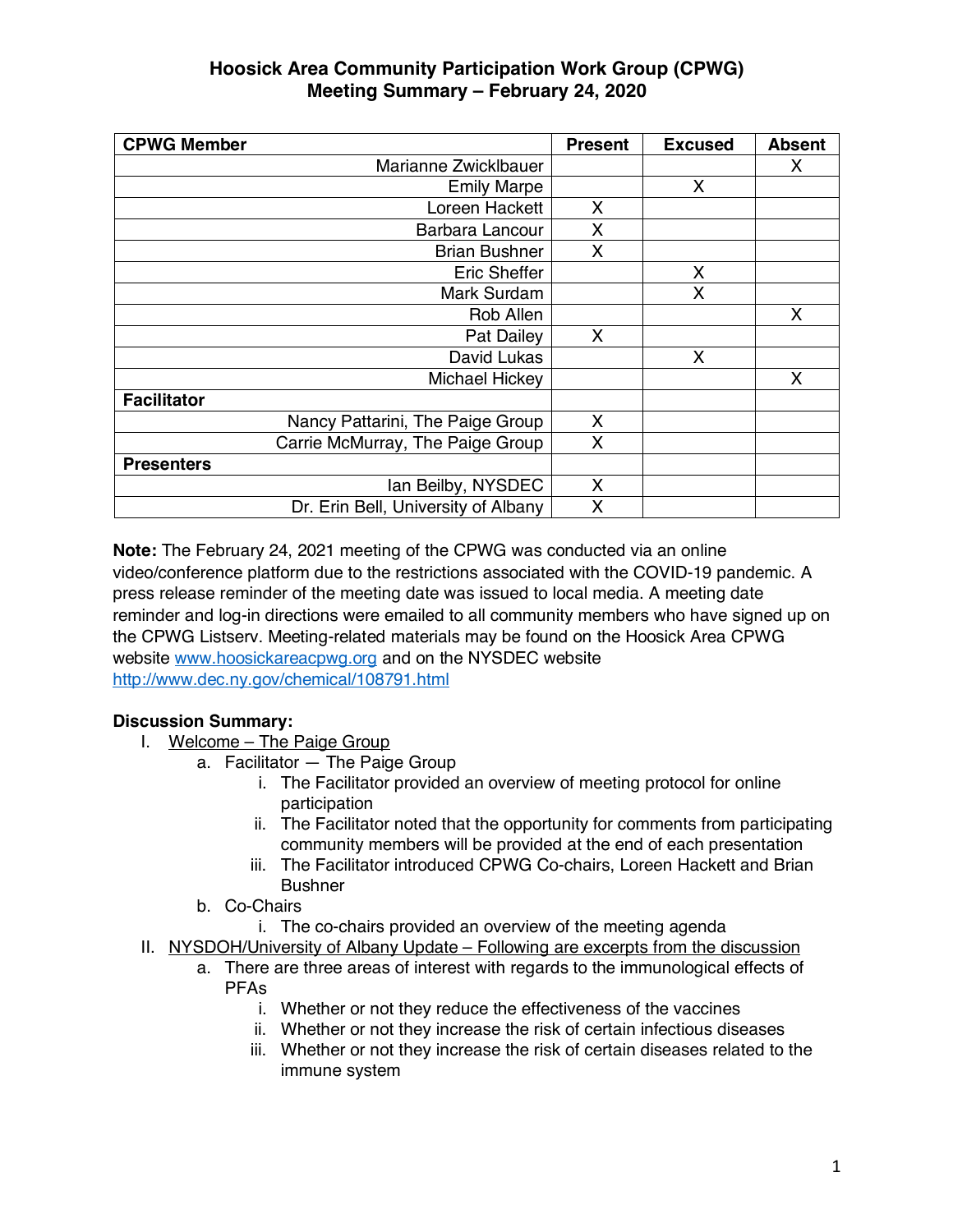## **Hoosick Area Community Participation Work Group (CPWG) Meeting Summary – February 24, 2020**

- b. There are new papers that have been published related to these questions that are posted to the website (www.albany.edu/sph/pfas)
- c. We are working on a fact sheet related to these issues that we will post and distribute to the communities when ready (prior to the next CPWG meeting)
- d. Our next CAP meeting for the study is Tuesday, March 2 at 5pm, information is on our website and facebook page.
- e. If there are any questions, email our team at pfas@albany.edu or call 833-732- 7697
- f. CPWG Comments/Questions

Key: C=Comment, Q= Question, A= Answer

i. Q: What class of vaccines are better for those with elevated levels of PFAS in their blood?

A: Additional study is needed regarding the effectiveness of antibody production after receiving either the Moderna or Pfizer vaccine. Any literature that is currently available will be shared in the fact sheet.

ii. Q: Are you looking for blood samples of individuals with high levels of PFAS in their blood who have received either the Moderna or Pfizer vaccine?

A: We will look into any resources that may be available to conduct s small pilot.

- g. Public Comments/Questions
	- i. None
- III. Other Hoosick Area CPWG Business
	- a. Co-chair Action Items/Updates
		- i. Co-chair support roles additional information will be shared with CPWG members regarding areas the co-chairs need support/assistance
		- ii. Testing water in schools requests for contacts and other resources should be directed to NYSDEC. NYSDEC will provide a contact list.
		- iii. CPWG communications
			- 1. DAR Air Emission Guidelines comments submitted and include:
				- a. With the increasing rate of scientific data and health studies being released, not addressing other known PFAS with this listing is a risk to human health.
				- b. Bioaccumulation with PFAS chemicals is a significant and serious health concern. Being exposed to a variety of toxic PFAS and the total body burden of mixtures should also be a factor in decision making.
				- c. CPWG urges NYC DEC and partner state agencies to take a collaborate and proactive approach to studying new and emerging compounds.
				- d. Additional testing is needed at the McCaffrey Street site combined with correlation of data being gathered by DEC and DOH.
				- e. It is our understanding that if new research identifies a compound with high toxicity the DEC can add to the list at any time.
				- f. By expanding its scope to address new and emerging compounds, NYSDEC can more quickly identify and act on